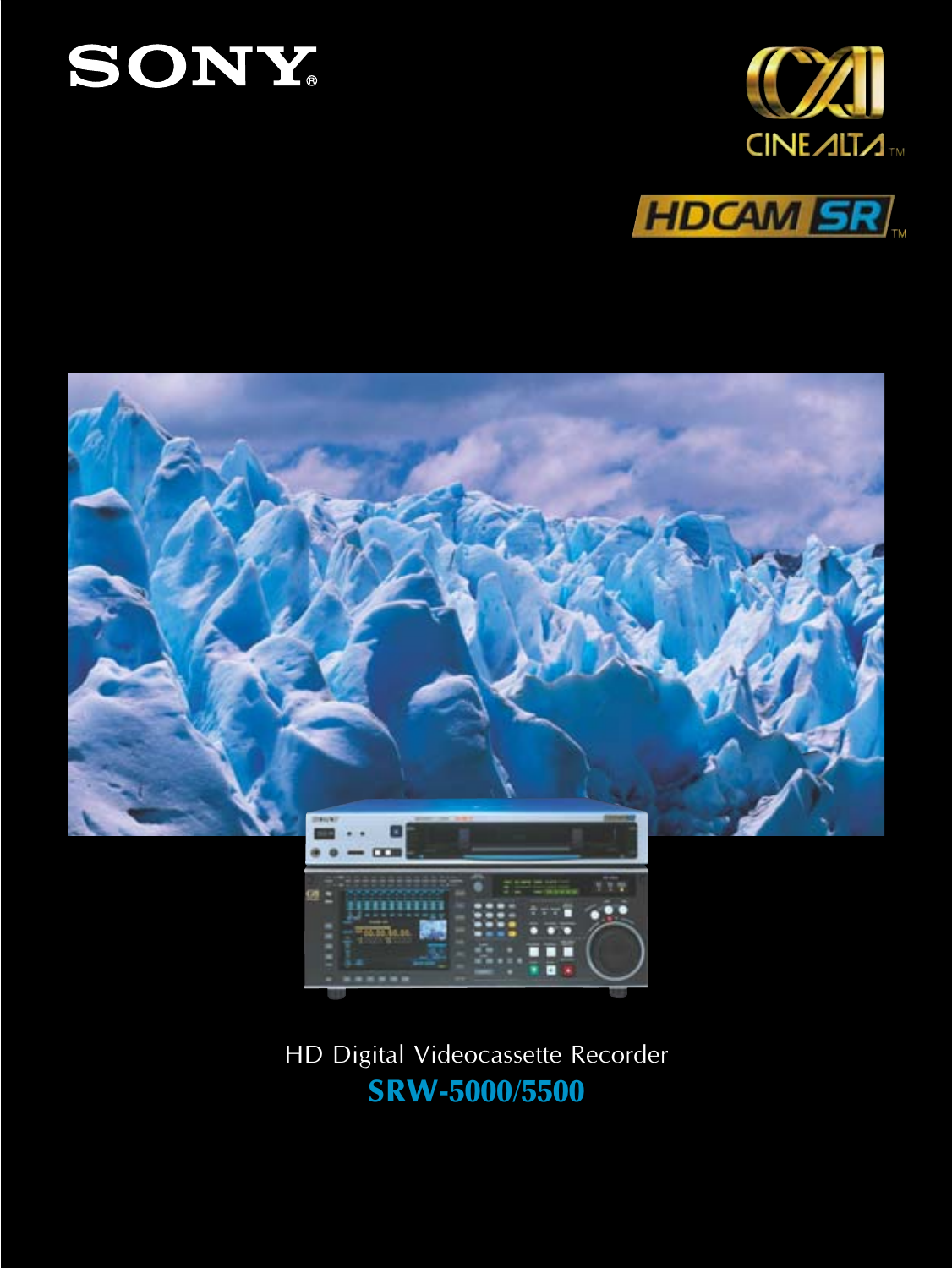## A New



## $CineAlta^m$ **Liberating Movie Makers**

CineAlta – a name that proudly symbolizes the bond between cinematography and Digital high-definition imaging. It distinguishes a Sony family of products and systems that offer new levels of creativity in the production, postproduction, and exchange of motion pictures. It also brings together the quality and universality of 24-frame cinematography with the real-time capabilities, efficiency, and flexibility of Digital high-definition technology. And it stimulates the convergence of Motion Picture Film and Digital high-definition production on a global basis.

CineAlta products, delivering cinema-quality pictures at selectable frame rates, are simplifying International Program Exchange by minimizing the need for standards conversion. They are also opening up entirely new possibilities for international co-production. Movie making has been liberated by the creative empowerment of the cinematographer. It is facilitated by real-time HD image evaluation on-set, instant replay of full-color high-resolution digital "takes," real-time image optimization while shooting, a 50-minute shooting load, and most importantly, by the significant cost-benefits associated with this digital medium.

CineAlta products provide a seamless bridge between 24-frame film originals and a final 24P digital master, giving each frame of film a one-to-one correspondence with progressive HD frames. The CineAlta environment readily interfaces with the computer graphics world, liberating postproduction. And the final liberation is achieved through the direct color conversion of progressive 24P masters to film, and to a host of other international digital HDTV and SDTV distribution formats.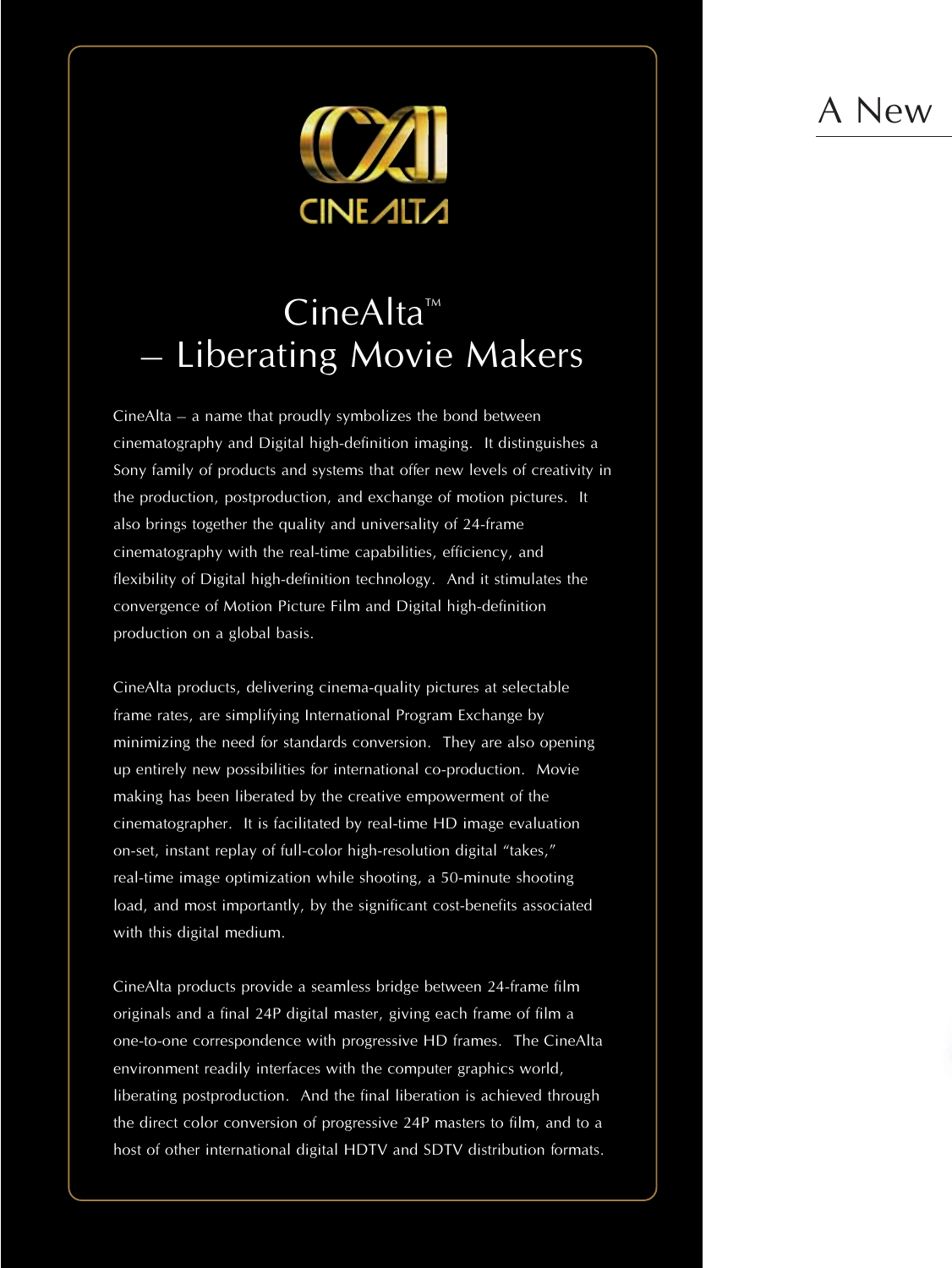# Apex In High-Resolution Storage

The arrival of the HDCAM™ format heralded a new era in movie-making, commercial production, and high-end television production applications. A dramatic breakthrough in this field was achieved with the Sony multi-frame rate camcorder, the HDW-F900, and its companion VTR the HDW-F500. Both products bore the CineAlta™ name – signifying system elements that uniquely explore new horizons in these application areas.

CineAlta products are Sony's response and commitment to the ITU 709 global standard, specifically intended for international high-definition (HD) program origination. Globally, HD programming is becoming far more mainstream, and the HDCAM format has become the most popular format supporting it. The popularity has escalated demand for even higher quality and greater storage capacity – enough to support extremely high-quality digital production, high-resolution film transfer work, sophisticated graphics recording, and multi-channel audio mastering.

Responding to the requests for more headroom in digital recordings by many prominent content producers, Sony has introduced a new state-of-the-art format that provides a platform enabling greater storage capacity, higher data-transfer rates, and more audio channels than current HDCAM models. This new format is HDCAM-SR™ format. The HDCAM-SR format has a capacity several times greater than conventional tape formats, and it has been conceived from the very beginning as a format suitable for pristine-quality digital field acquisition.

Built on this HDCAM-SR infrastructure, Sony offers two models that expand the CineAlta product line – the SRW-5000 HD Digital Videocassette Recorder, exclusive for HDCAM-SR recording, and the SRW-5500 which additionally offers HDCAM recording. Like the CineAlta flagship HDW-F500, these VTRs acquire each picture frame according to the industry-standard Common Image Format (CIF), which specifies a sampling structure of 1920 x 1080 active pixels (H x V). The SRW-5000 and SRW-5500 therefore fit perfectly into existing workflows, and as full-fledged studio machines, they incorporate all of the editing capabilities and features that production teams demand for the execution of their products.

In their standard configurations, these VTRs record in the 4:2:2 format, which can be combined with current HDC series studio cameras to form a system that is ideal for high-end studio/OB production applications. With an optional RGB processor board installed, they can also be combined with their counterpart camera, the HDC-F950, to form a full-bandwidth 4:4:4 (RGB) image capturing-system. What's more, the SRW-5000 and SRW-5500 support multi-frame-rate recoding on the all-new HDCAM SR format, and deliver a host of invaluable features such as integrated up-conversion, down-conversion, 2-3 pull-down, and legacy playback of HDCAM and Digital Betacam™ tapes. And for today's digital content mastering applications and for future content delivery methods, they come with 12 channels of digital sound.

Such creative benefits along with the system's functionality, flexibility, durability, and maintainability will alleviate total cost of ownership concerns. The SRW-5000 and SRW-5500 are assets today, and will remain so into the future.



SRW-5500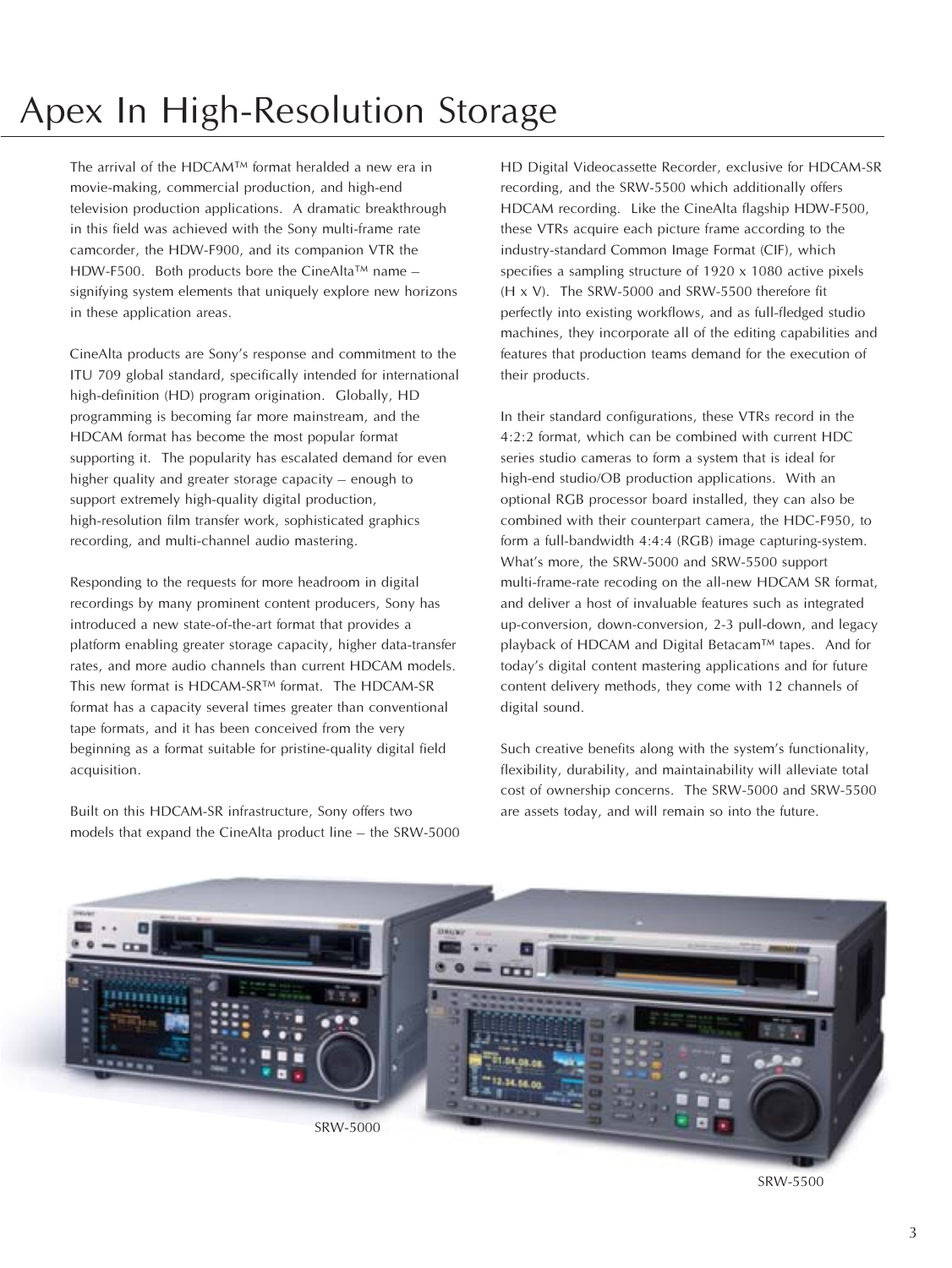

## Features and Benefits

#### HDCAM-SR Format Recording **1080 Recording and Playback**

The SRW-5000/5500 records full HD images at an exceptionally high picture quality using 1080 x 1920 active pixels as specified by the ITU Common Image Format (CIF). The entire range of both interlaced and progressive frame rates are available, ranging from 24/25P progressive imaging, to 50/60i for high-end HDTV production applications. The SRW-5000 records top-quality 4:2:2 Y/Pb/Pr component or full-bandwidth 4:4:4 (RGB) 10-bit recordings\*, both with very mild compression.

The SRW-5000/5500 also offers up to 12 channels of 24-bit audio at 48 kHz, to meet the needs of the most demanding audio recording requirements in digital-content mastering. Each channel is independently editable.

The SRW-5000/5500 is the optimal VTR for any movie-making task – from acquisition and editing to telecine transfers and digital mastering.

\*Requires the optional HKSR-5003 RGB Processor Board.

#### **720P Recording and Playback**

In standard configuration, the SRW-5000/5500 also records in 4:2:2 720/59.94P or 720/50P formats. These formats can be used for DTV programming and transmission applications. As with the 1080 format, you still have up to 12 channels of independently editable 24-bit audio available when operating in 720P format. In addition, 720P/1080i and 720P/480i bidirectional format conversion can be accomplished in this VTR.

### HDCAM-Format \* Recording (SRW-5500 only)

In addition to the HDCAM-SR format, the SRW-5500 enables HDCAM recording and playback in all frame rates specified by the format, including 1080/23.98, 24, 25, 29.97, 30PsF and 1080/50, 59.94, 60i. It supports full editing capability of HDCAM format recordings including independent editing of the four audio channels.

This HDCAM recording capability offers a cost-effective yet high quality alternative, operating in the full quality of the industry-standard Common Image Format (CIF). \*The HDCAM format does not support 720P recording.

#### Internal Format Conversion

The SRW-5000/5500 is equipped with an internal down converter that provides SDTV outputs from 1080 recordings. By adding optional plug-in boards, you can give the SRW-5000/5500 extended format-conversion capabilities such as 2-3 pull-down capability, up/down conversion from 720P recordings, and 4:4:4 to 4:2:2 conversion. Refer to the format-conversion chart on page 8 for further details.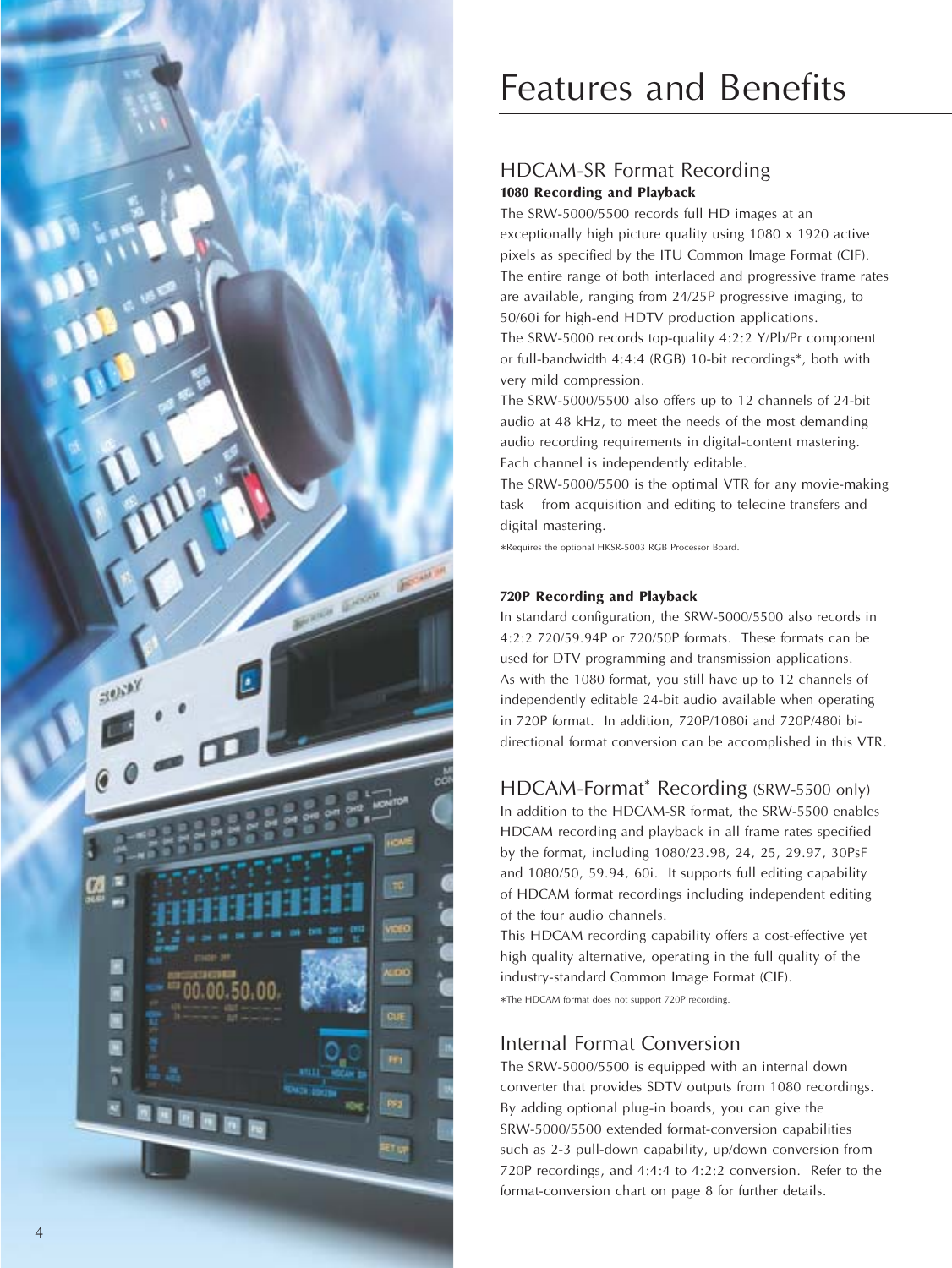#### Legacy Playback

Not only is the SRW-5000/5500 an affordable VTR for use in digital cinematography and high-end HD production, it also provides a smooth migration path for organizations with legacy systems by retaining current acquisition tools and archives in action. The SRW-5000/5500 can play back HDCAM and Digital BETACAM\* tapes, making it an ideal and cost-effective solution for facilities involved in demanding high-end film and HD work.

\*Requires the optional HKSR-5002 Digital BETACAM Processor Board.

#### Long Recording Time on a Single Cassette

Utilizing the technologically advanced HDCAM-SR format's high-density recording capability and compression technology, the SRW-5000/5500 is capable of recording up to 155 minutes at 1080/24PsF and up to 124 minutes at 1080/59.94i or 720/59.94P on a single L-sized cassette. S-sized cassettes can also be used, offering up to 50 minutes of recorded material at 1080/24PsF and up to 40 minutes of 1080/59.94i or 720/59.94P.

This flexibility makes the SRW-5000/5500 an ideal recorder for both field and studio applications.

\*When the SRW-5500 records in the HDCAM format, it provides the same recording times as the HDCAM-SR format.



#### Easy Maintenance

Drum maintenance is always a concern for VTR users. As with most Sony VTRs, the SRW-5000/5500 drum assembly has been designed with an auto-adjustment function, so that maintenance can be performed in minimal time.

#### User-friendly Controls

The front control panel of the SRW-5000/5500 is extremely user friendly, with a design and functionality, inherited from the widely used HDW-F500. In addition, the control panel has a large 6.4-inch\* type LCD display that provides comprehensive information, including color thumbnails, for quick location of parameters, which is used in combination with eight menu buttons placed along the side of the display. \*Viewable area measured diagonally.



SRW-5000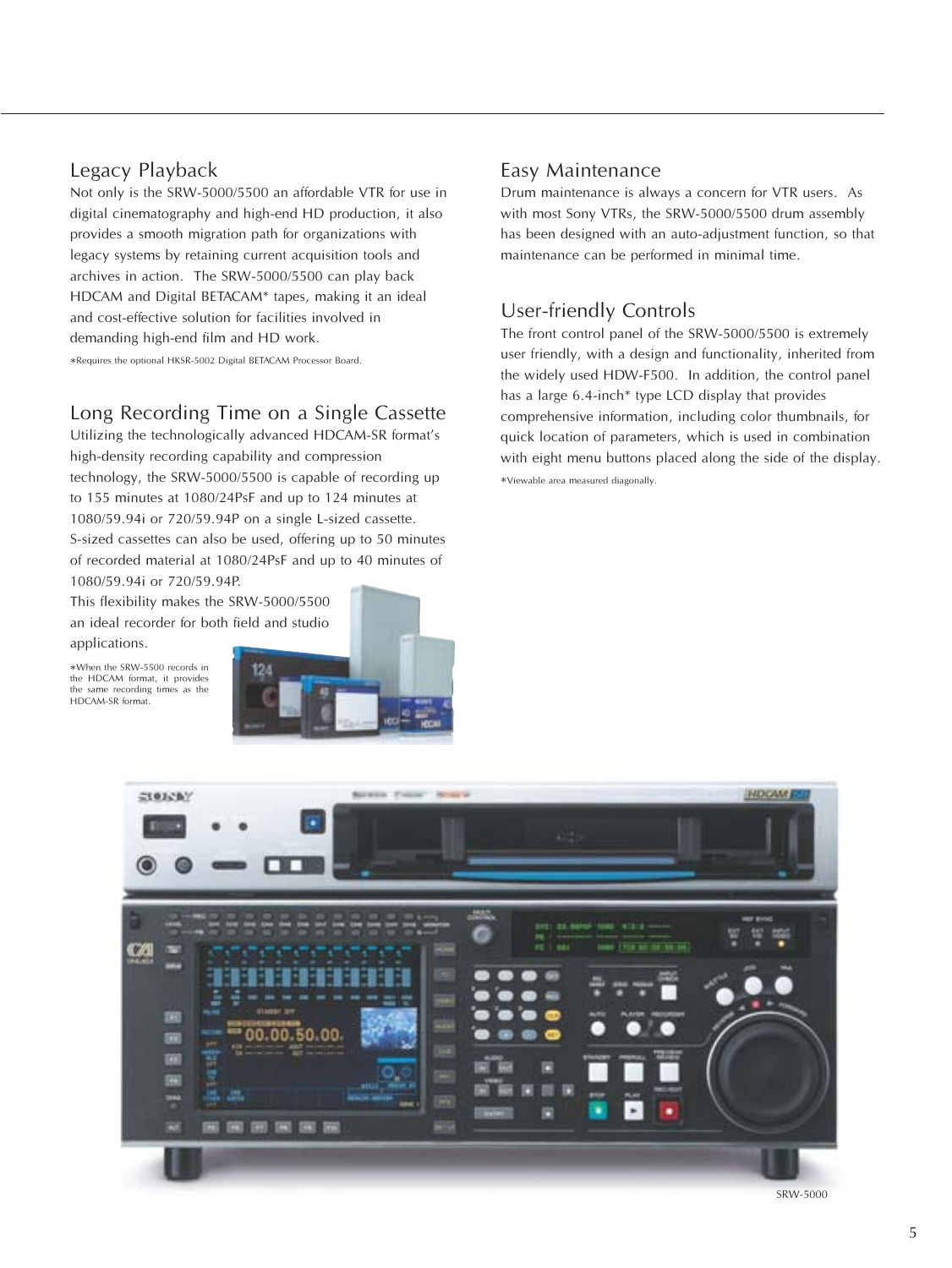

### Frame-Accurate Insert/Assemble Editing

The SRW-5000/5500 recorder is capable of insert or assemble editing with frame accuracy. Each channel of video and audio is independently editable. Executing precise editing on HDCAM-SR or HDCAM\* tapes in machine-to-machine or A/B roll configurations is possible. \*SRW-5500 only

## High-Speed Color Picture Search

Recognizable color pictures are provided in shuttle mode at speeds up to 42 times normal playback for the HDCAM-SR format, and at speeds up to 50 times normal playback for HDCAM and Digital BETACAM formats.

## Dynamic Tracking™ Playback

A Dynamic Tracking playback capability provides high-quality pictures over the range of  $-1$  to  $+2$  times normal playback speed during the playback of HDCAM-SR and HDCAM tapes, and –1 to +3 for Digital BETACAM tapes.

## Digital-Jog Sound

In Jog mode, all 12 audio digital channels of the HDCAM-SR format or all four channels of the HDCAM format can be reproduced with a responsiveness and sound quality reminiscent of analog audio. This feature is essential to quickly and precisely establish an editing point while monitoring the digital audio signals, which remain synchronized with the pictures.

### Dynamic Motion Control (DMC) Playback

The SRW-5000/5500 also provides a DMC playback capability, memorizing the tape-speed trajectory over the dynamic tracking-speed range (-1 to +2 times normal speed).

### Pre-Read Editing

The SRW-5000/5500 is equipped with advanced playback heads that allow pre-read editing, making functions such as titling with a single VTR and A/B-roll editing with two VTRs possible.

## Confidence Playback

Separate dedicated playback heads immediately follow the recording heads so that actual audio and video recorded to the tape can be monitored while recording. Confidence playback can be used to verify the quality of a recording without interrupting production. This feature can also be used while pre-read editing to verify that the edit has been properly performed to tape.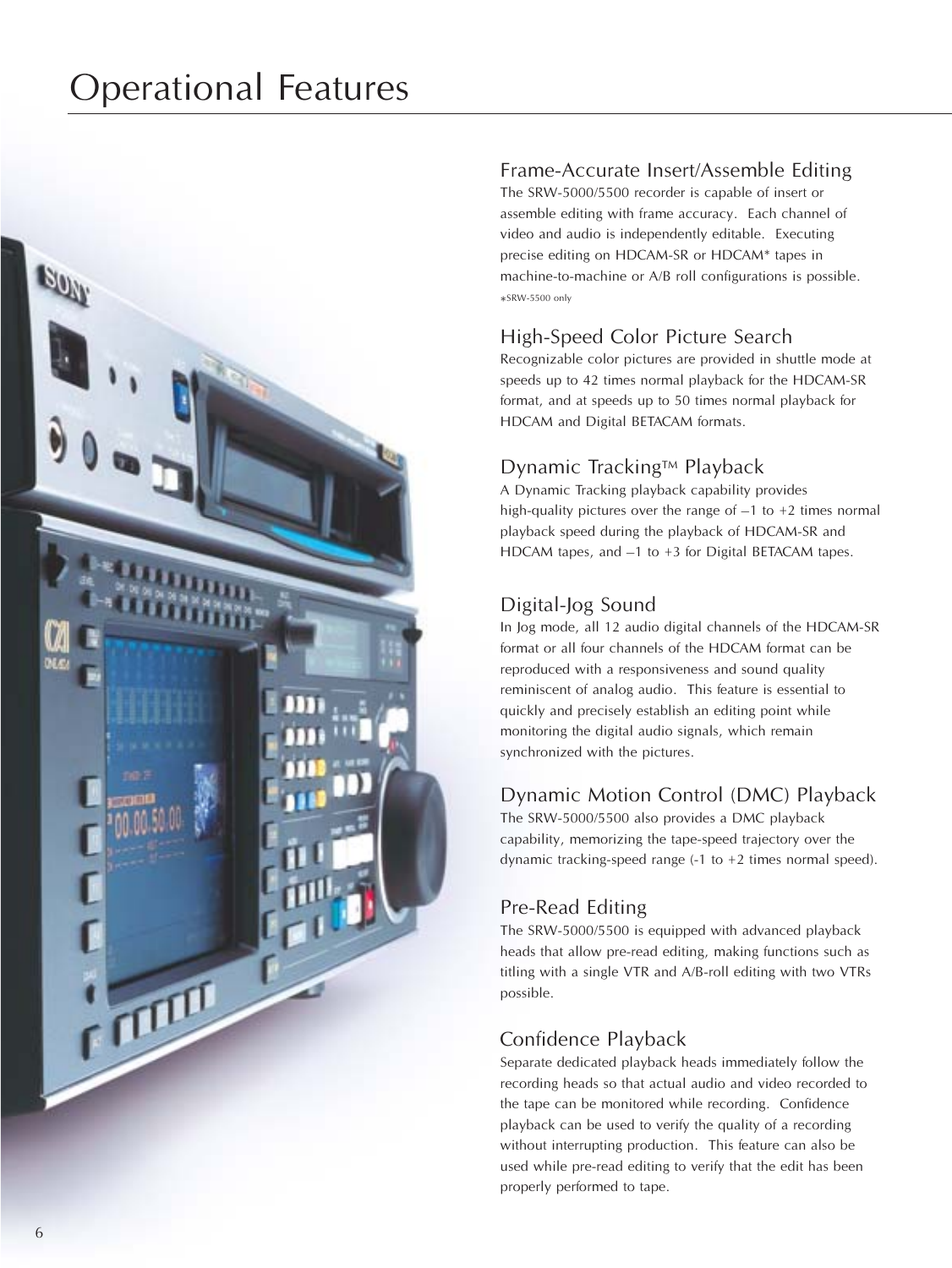#### Selectable Picture Modes

Three modes of operation – SQUEEZE, LETTER BOX, and EDGE CROP – are available to provide the correct presentation for the application type.





**SD HD** 

in the down-converted 4:3 SD picture.

SD to HD, 4:3 SD picture up-converted as a 16:9 HD picture, however the sides are cropped.

#### Audio-Output Channel Selection

The SRW-5000/5500 is equipped with a unique internal audio-output router, which enables flexible audio-output channel routing without the use of an external audio-routing device. Any channel from the 12\* available on HDCAM-SR tape can be assigned to the HD-SDI (Ch 1-12) and SDI (Ch 1-8) embedded audio-output channels. This feature provides the flexibility needed when recording audio to different tape formats.

\*Four channels on HDCAM tape

#### Dual-Sync Operation

A unique feature of the SRW-5000/5500 allows you to seamlessly integrate the VTR into a 59.94 editing environment. In doing so, you can directly perform insert editing from a 23.98PsF master tape, either to a 1080/59.94i or to a 525/59.94i recording, without having to first dub the master to the 59.94 format. This is achieved by supplying dual reference signals, one to lock the servo of the SRW-5000/5500 to a 23.98Hz signal and one to lock the playout circuitry to a 59.94Hz reference signal.

### Off-Speed Playback Capability

In order to play back material at different speeds for applications such as slow-motion or fast-motion, the SRW-5000/5500 is equipped with a built-in off-speed playback capability.

- Normal playback
- 0.1% off-speed playback
- Video and audio off-speed playack with converted timecode (requires audio pitch correction)
- HDCAM-SR: Video and audio off-speed playback (requires audio pitch correction) HDCAM: Video off-speed playback (without audio)

| <b>Machine Setup</b><br><b>Playback Tape</b> |                  | HD-SDI output |       |                  |                        |                  |          |  |
|----------------------------------------------|------------------|---------------|-------|------------------|------------------------|------------------|----------|--|
|                                              |                  |               | 720   |                  |                        |                  |          |  |
|                                              |                  | 23.98PsF      | 24PsF | 25PsF<br>$/50i*$ | 29.97PsF<br>$/59.94i*$ | 30PsF<br>$/60i*$ | 59.94P** |  |
| 1080                                         | 23.98PsF         | O             |       |                  |                        |                  |          |  |
|                                              | 24PsF            |               | ∩     |                  |                        |                  |          |  |
|                                              | 25PsF/50i*       |               |       | Ο                |                        |                  |          |  |
|                                              | 29.97PsF/59.94i* |               |       |                  | ∩                      |                  |          |  |
|                                              | 30PsF/60i*       |               |       |                  |                        | Ο                |          |  |
| 720                                          | 59.94P**         |               |       |                  |                        |                  |          |  |
|                                              |                  |               |       |                  |                        |                  |          |  |

\* When scanning modes (interlace or PsF) of the VTR setup and playback tape are different, the output signal is provided in the playback tape's scanning mode \*\* HDCAM-SR only

### Easy Setup Using "Memory Stick™" Media

Equipped with a Memory Stick\* slot inside its front panel, the SRW-5000/5500 allows VTR setup files to be saved onto and recalled from a "Memory Stick" media. These files can later be copied onto other SRW-5000/5500 machines, enabling quick and consistent setup of multiple VTRs. A group of parameters can be named by the operator as desired to provide further enhanced setup operation.

\*"Memory Stick" is optional.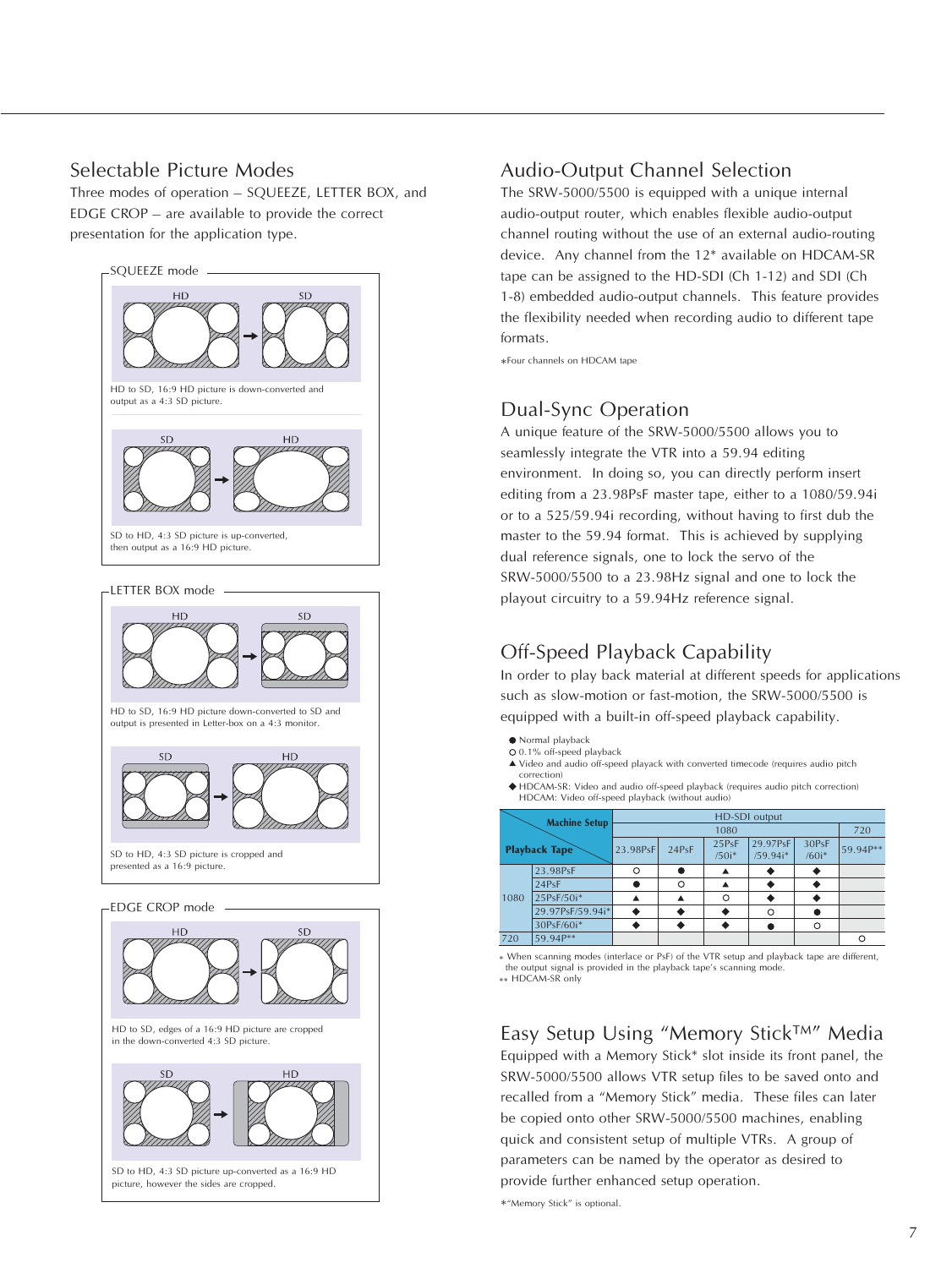#### **Internal Format-Conversion Capability**

| <b>REC/PLAY Tape Format</b> |                |          | <b>HD-SDI OUT</b> |          | <b>SD-SDI OUT</b> | HD-SDI (format conv. out)<br>(requires optional HKSR-5001) |
|-----------------------------|----------------|----------|-------------------|----------|-------------------|------------------------------------------------------------|
|                             | $1080/4:4:4**$ |          |                   | 23.98PsF |                   | 1080/4:2:2/23.98PsF                                        |
|                             |                | 23.98PsF |                   |          | 525/59.94i*       | 1080/4:2:2/59.94i                                          |
|                             |                |          |                   |          |                   | 720/4:2:2/59.94P                                           |
|                             |                | 24PsF    |                   | 24PsF    |                   | 1080/4:2:2/24PsF                                           |
|                             |                |          |                   |          |                   | 1080/4:2:2/60i                                             |
|                             |                | 25PsF    | 1080/4:4:4        | 25PsF    | 625/50i*          | 1080/4:2:2/25PsF                                           |
|                             |                |          |                   |          |                   | 720/4:2:2/50P                                              |
| HDCAM-SR                    |                | 29.97PsF |                   | 29.97PsF | 525/59.94i*       | 1080/4:2:2/29.97PsF                                        |
|                             |                | 30PsF    |                   | 30PsF    |                   | 1080/4:2:2/30PsF                                           |
|                             |                | 50i      |                   | 50i      | 625/50i*          | 1080/4:2:2/50i                                             |
|                             |                |          |                   |          |                   | 720/4:2:2/50P                                              |
|                             |                | 59.94i   |                   | 59.94i   | 525/59.94i*       | 1080/4:2:2/59.94i                                          |
|                             |                |          |                   |          |                   | 720/4:4:4/59.94P                                           |
|                             |                | 60i      |                   | 60i      | $\equiv$          | 1080/4:2:2/60i                                             |
|                             | 720/4:2:2      | 50P      | 720/4:2:2         | 50P      | 625/50i           | 1080/4:2:2/50i                                             |
|                             |                | 59.94P   |                   | 59.94P   | 525/59.94i        | 1080/4:2:2/59.94i                                          |
|                             | 1080/4:2:2     | 23.98PsF | 1080/4:2:2        | 23.98PsF | 525/59.94i*       | 1080/4:2:2/59.94i                                          |
|                             |                |          |                   |          |                   | 720/4:2:2/59.94P                                           |
|                             |                | 24PsF    |                   | 24PsF    | $\equiv$          | 1080/4:2:2/60i                                             |
| <b>HDCAM</b>                |                | 25PsF    |                   | 25PsF    | 625/50i           | 720/4:2:2/50P                                              |
|                             |                | 29.97PsF |                   | 29.97PsF | 525/59.94i        | 720/4:2:2/59.94P                                           |
| <b>or</b>                   |                | 30PsF    |                   | 30PsF    |                   |                                                            |
|                             |                | 50i      |                   | 50i      | 625/50i           | 720/4:2:2/50P                                              |
| <b>HDCAM-SR</b>             |                | 59.94i   |                   | 59.94i   | 525/59.94i        | 720/4:2:2/59.94P                                           |
|                             |                | 60i      |                   | 60i      |                   |                                                            |
|                             | 1035/4:2:2     | 59.94i   |                   | 59.94i   | 525/59.94i        |                                                            |
|                             |                | 60i      | 1035/4:2:2        | 60i      |                   |                                                            |
| Digital BETACAM***          | 625            | 50i      | 1080/4:2:2        | 50i      | 625/50i           | 720/4:2:2/50P                                              |
|                             |                |          | 720/4:2:2         | 50P      |                   | 1080/4:2:2/50i                                             |
|                             | 525            | 59.94i   | 1080/4:2:2        | 59.94i   |                   | 720/4:2:2/59.94P                                           |
|                             |                |          | 720/4:2:2         | 59.94P   | 525/59.94i        | 1080/4:2:2/59.94i                                          |

\*Requires optional HKSR-5001 Format Converter Board

\*\*Requires optional HKSR-5003 RGB Processor Board

\*\*\*Requires optional HKSR-5002 Digital Betacam Processor Board

#### **Versatile Interfaces**

The SRW-5000/5500 features a wide range of interfaces including:

- HD-SDI I/O
- HD-SDI (format conversion) out
- SDI out
- SD composite out
- AES/EBU digital audio I/O
- Analog audio out
- Analog audio in(cue)\*
- Ethernet port
- RS-232/422 50-pin control interfaces
- Video control

\*SRW-5500 only

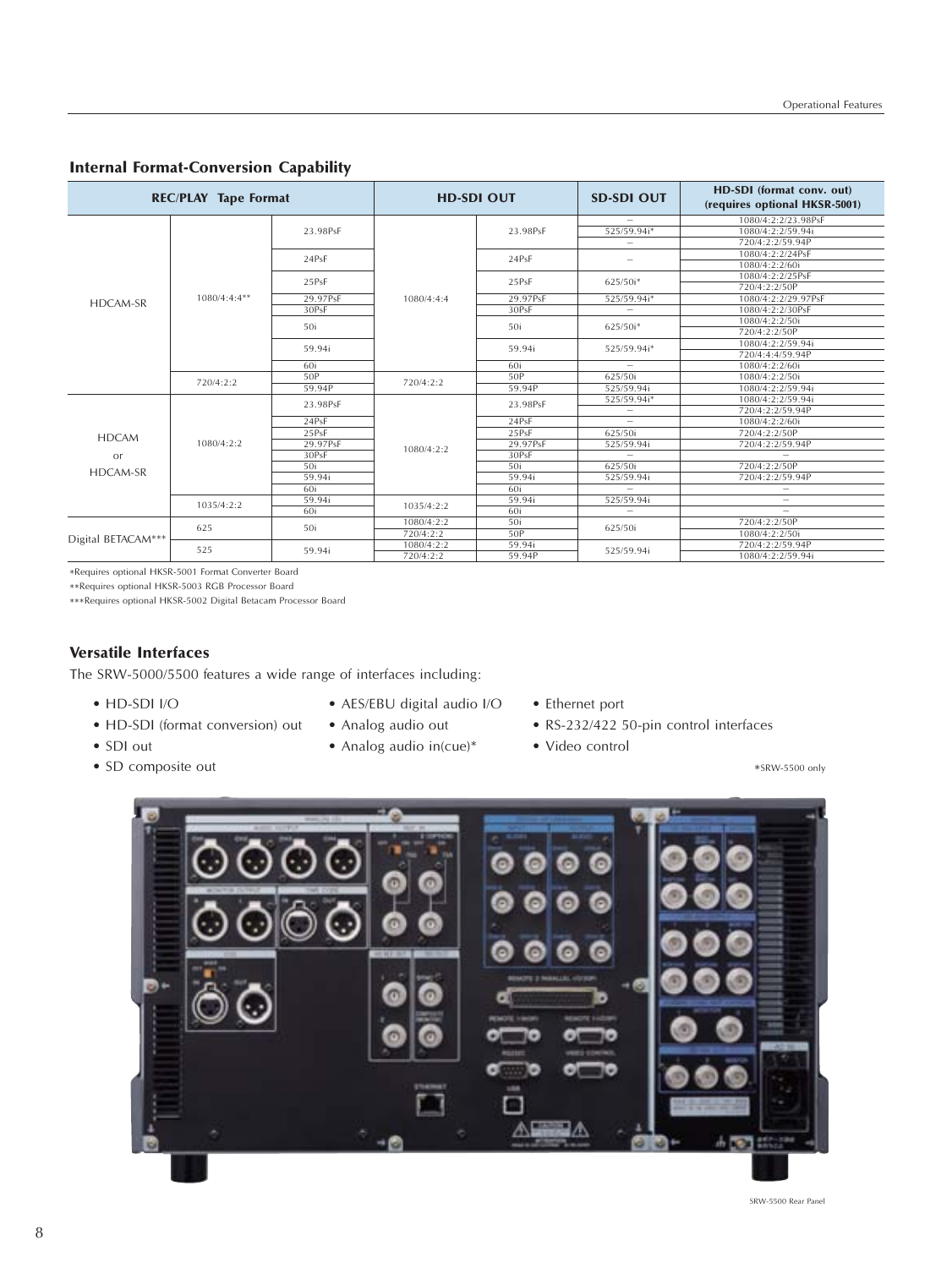## HDCAM-SR Technology

The HDCAM-SR format is based on cutting-edge technology. It is not a rehashed and repackaged technology solution developed in previous decades. The HDCAM-SR format has been designed to maximize the data-transfer rate without sacrificing any operational features. It's a design you'd expect from a Sony 1/2" tape format, with all the useful playback and editing features common to existing Sony tape formats. And although the SRW-5000/5500 features and capabilities have seen great improvements, the physical size and power consumption of the VTR remain modest enough to achieve easy portability for field use. And, in order to meet the format's mission-critical requirements, every aspect of magnetic tape-recording engineering and digital-signal processing technology has been carefully reassessed and integrated. Even with these great technological improvements, the expected operating costs of this system are reasonable.

### Creating Virtually Lossless Images: The MPEG-4 Studio Profile (SP)

Yet another industry first from Sony is an integrated video encoding/decoding chipset that conforms to the MPEG-4 SP (Studio Profile: ISO/IEC 14496-2:2001-1). The Studio Profile was created to specifically address the requirements of high-resolution image-production applications. It is free from GOP (Group Of Pictures) structures, and is scalable in its pixel count (SDTV, HDTV, Film-resolution data), bit depth (10- or 12-bit), and color resolution (component or RGB). In order to achieve maximum compression efficiency, the HDCAM-SR format resorts to intra-frame compression for progressive images. Intra-field compression is used for interlaced images. Special attention has been paid to multi-generation dubbing performance and, in common with industry-standard Digital BETACAM VTRs, the SRW-5000 is capable of consistent dubbing without using a separate interface for a native stream. This is only possible thanks to the high performance of the MPEG-4 SP, which offers reproduction of virtually lossless images.

### More Data, Same Long Running Time: The New Footprint

Each picture frame consists of 24 helical tracks (or 12 tracks per segment/field), in which data is shuffled to protect the recording from occasional burst errors. Recordings are further protected by highly robust error-correction and concealment techniques perfected through years of Sony digital-VTR development. Thanks to the finer track pitch and shorter minimum recording wavelength, the data-packing density of the HDCAM-SR format is 3.5 times that of the HDCAM format. Frame-accurate editing is guaranteed by the intelligent allocation of pilot signals for precise head-to-tape tracking.



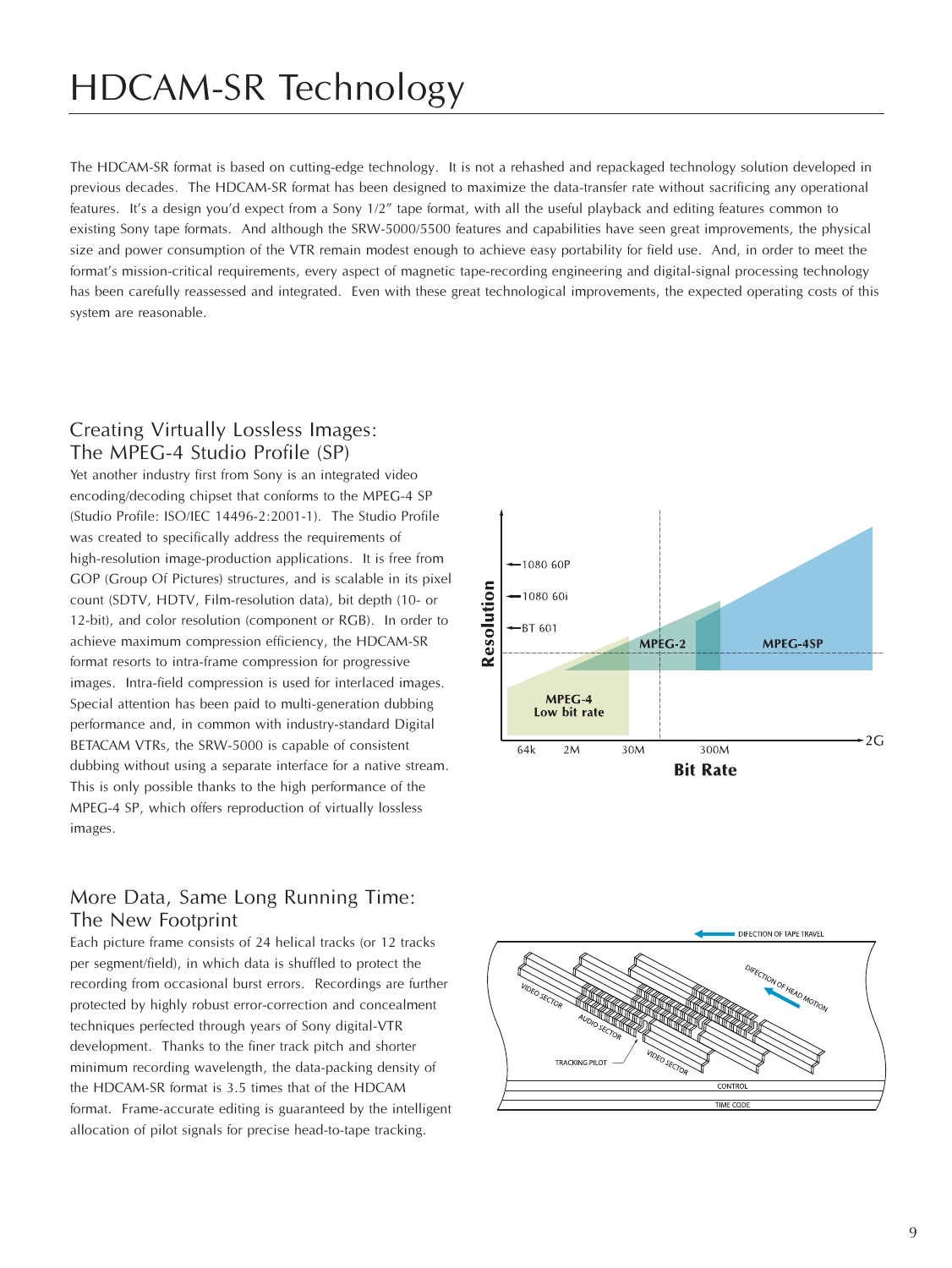### Retaining The Virtues Of Sony 1/2" Formats: The New Drum Assembly

The new drum assembly has 8 channels each of recording and confidence-playback heads, plus a pair of flying-erase heads. As with all recent Sony high-end VTRs, the SRW-5000/5500 uses DT heads for normal playback as well as variable speed and jog playback. Precise tracking of the HDCAM-SR format tape is reliably secured by utilizing the newly designed 4-tip, 8-gap DT head assembly. Each tip has two gaps, which are slightly offset from each other. During playback, both gaps simultaneously trace the same video track. The off-tape data from the gap that produces a higher output signal is used for the actual image playback. In comparison to conventional systems, this unique mechanism allows a wider tolerance in head-to-track tracing. A dedicated pair of DT head assemblies performs legacy playback of HDCAM and Digital BETACAM tapes. Remarkably, despite the complexity of this new recording drum, durability and lifetime are expected to be equal to that of existing Sony 1/2" tape formats.





## More Power, More Stability: The New Tape Formula

A newly developed, ultra-fine-grain magnetic particle used on an HDCAM-SR tape creates the very thin magnetic layer required to achieve the minimum recording wavelength of  $0.29\mu$ . This minimum wavelength allows the tape to hold more data and increases the tape transfer rate, resulting in increased performance. Not only that, but stable and consistent playback results are provided through a new proprietary manufacturing process that minimizes tape deformation. What's more, because the tape medium is designed with a highly rigid new base film material treated with antioxidants, the HDCAM-SR tape is also ideal for archiving purposes.

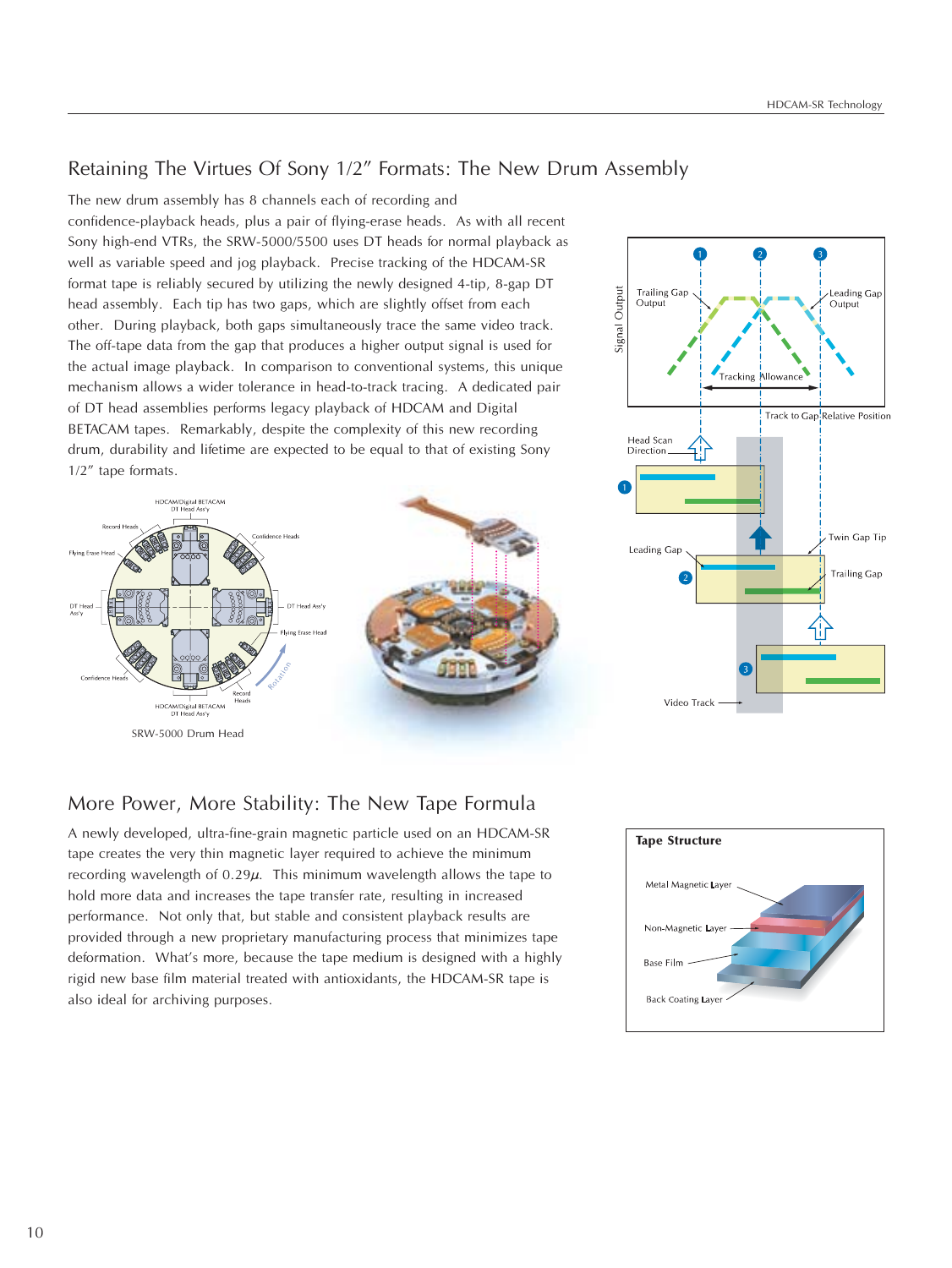## SRW-5000/5500 Specifications

|                                                                |               | <b>SRW-5000</b>                                                                                                                        | <b>SRW-5500</b>                                                          |  |  |  |
|----------------------------------------------------------------|---------------|----------------------------------------------------------------------------------------------------------------------------------------|--------------------------------------------------------------------------|--|--|--|
| <b>General</b>                                                 |               |                                                                                                                                        |                                                                          |  |  |  |
| Power requirements<br>Power consumption                        |               | 100 to 240 V AC (±10%, 50/60 Hz)<br>230 W (without options)/320 W (with all option boards installed)                                   |                                                                          |  |  |  |
| Operating temperature                                          |               | +5 °C to +40 °C (+41 °F to +104 °F)                                                                                                    |                                                                          |  |  |  |
| Storage temperature                                            |               | -20 °C to +60 °C (-4 °F to +140 °F)                                                                                                    |                                                                          |  |  |  |
| Operating humidity                                             |               | 25% to 80% (relative humidity)                                                                                                         |                                                                          |  |  |  |
| Mass (approx.)                                                 |               | 30 kg (66 lb 2 oz)                                                                                                                     |                                                                          |  |  |  |
| <b>Dimensions</b>                                              |               | 427 x 218 x 544 mm (16 3/4 x 8 5/8 x 21 1/2 inches)                                                                                    |                                                                          |  |  |  |
| $(W \times H \times D)$ excluding protrusions)                 |               |                                                                                                                                        |                                                                          |  |  |  |
| Tape speed                                                     |               | HDCAM-SR: 94.2 mm/s (24 Hz)                                                                                                            |                                                                          |  |  |  |
|                                                                |               | HDCAM: 77.4 mm/s (24 Hz)<br>Digital Betacam: 96.7 mm/s                                                                                 |                                                                          |  |  |  |
| HDCAM-SR/HDCAM* recording/                                     |               | 155 min with BCT-124SR cassette (24 Hz) with BCT-124SRL                                                                                |                                                                          |  |  |  |
| Playback time                                                  |               | or BCT-124HDL tape                                                                                                                     |                                                                          |  |  |  |
| Digital Betacam playback time                                  |               | 124 minutes with BCT-D124L tape                                                                                                        |                                                                          |  |  |  |
| Fast-forward/rewind time                                       |               | Approx. 4 min with BCT-124SR cassette                                                                                                  |                                                                          |  |  |  |
| Search speed range Shuttle mode                                |               | HDCAM-SR: Still to ±50 times normal playback speed (24 Hz)                                                                             |                                                                          |  |  |  |
|                                                                |               | HDCAM: Still to ±58 times normal playback speed (25 Hz)                                                                                |                                                                          |  |  |  |
|                                                                | Variable mode | Digital Betacam: Still to ±50 times normal playback speed<br>HDCAM-SR: -1 to 2 times normal playback speed                             |                                                                          |  |  |  |
|                                                                |               | HDCAM: -1 to 2 times normal playback speed                                                                                             |                                                                          |  |  |  |
|                                                                |               | Digital Betacam: -1 to 3 times normal playback speed                                                                                   |                                                                          |  |  |  |
|                                                                | Jog Mode      | HDCAM-SR: Still to ±2 times normal playback speed                                                                                      |                                                                          |  |  |  |
|                                                                |               | HDCAM: Still to $\pm 3$ times normal playback speed                                                                                    |                                                                          |  |  |  |
|                                                                |               | Digital Betacam: Still to ±3 times normal playback speed                                                                               |                                                                          |  |  |  |
| Dynamic Tracking Range                                         |               | -1 to +2 times normal playback speed                                                                                                   |                                                                          |  |  |  |
| Servo-lock time<br>Load/unload time                            |               | 1.0 sec or less (from standby on)                                                                                                      |                                                                          |  |  |  |
| Input/Output                                                   |               | 7.0 sec or less                                                                                                                        |                                                                          |  |  |  |
| HD-SDI input A                                                 |               | BNC (1+ 1 for monitoring loop-through), Serial digital (1.485 Gb/s),                                                                   |                                                                          |  |  |  |
|                                                                |               | SMPTE 292M/BTA S-004/ITU-R.BT 709                                                                                                      |                                                                          |  |  |  |
| HD-SDI input B                                                 |               | BNC (1+ 1 for monitoring loop-through), Serial digital (1.485 Gb/s),                                                                   |                                                                          |  |  |  |
| (optional HKSR-5003 required)                                  |               | SMPTE 292M/BTA S-004/ITU-R.BT 709                                                                                                      |                                                                          |  |  |  |
| HD/SD reference video input 1                                  |               | BNC (1 + 1 for loop-through), Tri Level sync, 0.6 Vp-p, 75 $\Omega$ ,                                                                  |                                                                          |  |  |  |
| HD/SD reference video input 2                                  |               | sync negative or Black Burst, 0.286 Vp-p, 75 Ω, sync negative<br>BNC (1 + 1 for loop-through), Tri Level sync, 0.6 Vp-p, 75 $\Omega$ , |                                                                          |  |  |  |
| (optional HKSR-5001 required)                                  |               | sync negative or Black Burst, 0.286 Vp-p, 75 Ω, sync negative                                                                          |                                                                          |  |  |  |
| Digital-audio input (CH1/2, CH3/4,                             |               | BNC (x6, AES/EBU), unbalanced                                                                                                          |                                                                          |  |  |  |
| CH5/6, CH7/8, CH9/10, CH11/12)                                 |               |                                                                                                                                        |                                                                          |  |  |  |
| Analog audio input (Cue)                                       |               |                                                                                                                                        | XLR-3-pin, female x1                                                     |  |  |  |
| Time-code input                                                |               | XLR-3-pin type, (female x1), 0.5 to 18 Vp-p, 10 kΩ, balanced                                                                           |                                                                          |  |  |  |
| HD-SDI output                                                  |               | BNC (x3, with character out), Serial digital (1.485 Gb/s),                                                                             |                                                                          |  |  |  |
| Format-converter output                                        |               | SMPTE 292M/BTA S004/ITU-R.BT 709<br>BNC (x2), with character out                                                                       |                                                                          |  |  |  |
| (optional HKSR-5001 required)                                  |               |                                                                                                                                        |                                                                          |  |  |  |
| SD-SDI output                                                  |               |                                                                                                                                        | BNC (2 + 1 with character out), D1 serial digital (270 Mb/s), SMPTE 259M |  |  |  |
| Analog down-converted                                          |               | Composite: BNC $(x1$ with character out) 1.0 Vp-p, 75 $\Omega$ , sync negative)                                                        |                                                                          |  |  |  |
| output                                                         |               | SD sync: BNC (x1, Black Burst, 0.286 Vp-p, 75 Q, sync negative)                                                                        |                                                                          |  |  |  |
| Analog reference output                                        |               | 1125 Sync: BNC (x2), Tri Level sync, 0.6 Vp-p, 75 Ω, sync negative                                                                     |                                                                          |  |  |  |
| Digital-audio output (CH1/2 CH3/4                              |               | BNC (x6), AES/EBU, unbalanced                                                                                                          |                                                                          |  |  |  |
| CH5/6 CH7/8 CH9/10 CH11/12)<br>Analog-audio output             |               | XLR-3-pin type, (male x5), +4 dBm, (with a 600 $\Omega$ load),                                                                         |                                                                          |  |  |  |
| (CH1/2/3/4/Cue**)                                              |               | low impedance, balanced                                                                                                                |                                                                          |  |  |  |
| Monitor output (L/R)                                           |               | XLR-3-pin type, (male x2), +4 dBm, (with a 600 $\Omega$ load),                                                                         |                                                                          |  |  |  |
|                                                                |               | low impedance, balanced                                                                                                                |                                                                          |  |  |  |
| Time-code output                                               |               | XLR-3-pin type, (male x1), 2.2 Vp-p low impedance, balanced                                                                            |                                                                          |  |  |  |
| Phones                                                         |               | JM-60 stereo phone jack, - $\infty$ to 12 dBu (with an 8 $\Omega$ load), unbalanced                                                    |                                                                          |  |  |  |
| Remote 1 input<br>Remote 1 input/output                        |               | D-sub 9-pin, (female), Sony 9-pin remote interface                                                                                     |                                                                          |  |  |  |
| Video control                                                  |               | D-sub 9-pin, (female), Sony 9-pin remote interface<br>D-sub 9-pin, (female), (for optional HKDV-900)                                   |                                                                          |  |  |  |
| Parallel remote                                                |               | D-sub 50-pin, (female)                                                                                                                 |                                                                          |  |  |  |
| Ethernet                                                       |               | <u>10Base-T modular jack</u>                                                                                                           |                                                                          |  |  |  |
| <b>Digital-Video Performance</b>                               |               |                                                                                                                                        |                                                                          |  |  |  |
| Sampling frequency                                             |               | HDCAM-SR: Y: 74.25 MHz, Pb/Pr: 37.125 MHz, G/B/R: 74.25 MHz                                                                            |                                                                          |  |  |  |
| Quantization                                                   |               | HDCAM*: Y: 74.25 MHz, Pb/Pr: 37.125 MHz<br>10 bits/sample                                                                              |                                                                          |  |  |  |
| Compression                                                    |               | HDCAM-SR: MPEG-4 Studio Profile                                                                                                        |                                                                          |  |  |  |
|                                                                |               | HDCAM*: Coefficient Recording System                                                                                                   |                                                                          |  |  |  |
| Channel coding                                                 |               | S-NRZ                                                                                                                                  |                                                                          |  |  |  |
| Error correction                                               |               | Reed-Solomon code                                                                                                                      |                                                                          |  |  |  |
| Error concealment                                              |               | Adaptive three-dimensional                                                                                                             |                                                                          |  |  |  |
| <b>Analog Composite-Output Performance</b><br><b>Bandwidth</b> |               | Y: 0 to 5.75 MHz +5.0 dB/-3.0 dB                                                                                                       |                                                                          |  |  |  |
| S/N ratio                                                      |               | 56 dB or more                                                                                                                          |                                                                          |  |  |  |
| Y/C delay                                                      |               | 15 ns or less                                                                                                                          |                                                                          |  |  |  |
| K Factor (2T Pulse)                                            |               | 1% or less                                                                                                                             |                                                                          |  |  |  |
| Output SCH phase                                               |               | Based upon RS-170A/CCIR R.624-3                                                                                                        |                                                                          |  |  |  |
| <b>Digital-Audio Performance</b>                               |               |                                                                                                                                        |                                                                          |  |  |  |
| Sampling frequency<br>Quantization                             |               | 48 kHz (synchronized with video)<br>HDCAM-SR: 24 bits/sample                                                                           |                                                                          |  |  |  |
|                                                                |               | HDCAM*: 20 bits/sample                                                                                                                 |                                                                          |  |  |  |
| Wow & flutter                                                  |               | Below measurable level                                                                                                                 |                                                                          |  |  |  |
| Headroom                                                       |               | 20/18/16/12 dB selectable                                                                                                              |                                                                          |  |  |  |
| <b>Analog Audio-Output Performance</b>                         |               |                                                                                                                                        |                                                                          |  |  |  |
| D/A quantization                                               |               | 24 bits/sample                                                                                                                         |                                                                          |  |  |  |
| Frequency response                                             |               | 20 Hz to 20 kHz, +0.5 dB/-1.0 dB (0 dB at 1 kHz)                                                                                       |                                                                          |  |  |  |
| Dynamic range                                                  |               | More than 100 dB (At 1dB at 1 kHz)                                                                                                     |                                                                          |  |  |  |
| <b>Distortion</b><br>Crosstalk                                 |               | Less than 0.05% (At 1 kHz, reference level)<br>Less than -80 dB (At 1 kHz, between any two channels)                                   |                                                                          |  |  |  |
| De-emphasis                                                    |               | T1 = 50 $\mu$ s, T2 = 15 $\mu$ s (auto on/off)                                                                                         |                                                                          |  |  |  |
| <b>Supplied Accessories</b>                                    |               |                                                                                                                                        |                                                                          |  |  |  |
|                                                                |               | Operation manual, installation manual                                                                                                  |                                                                          |  |  |  |

Optional Accessories



HKSR-5001, Format-Converter Board



BCT-6SR/33SR/40SR, BCT-64SRL/94SRL/124SRL, HDCAM-SR Video Cassette Tapes



HKSR-5002, Digital BETACAM Processor Board





BCT-HD12CL, Video Head Cleaning Cassette



RMM-110, Rack-Mount Kit

HKSR-5003, RGB Processor Boards



HKDV-900, HD Digital Video Controller

\*The SRW-5000 does not support HDCAM recording.

\*\*HDCAM and Digital Betacam playback only.